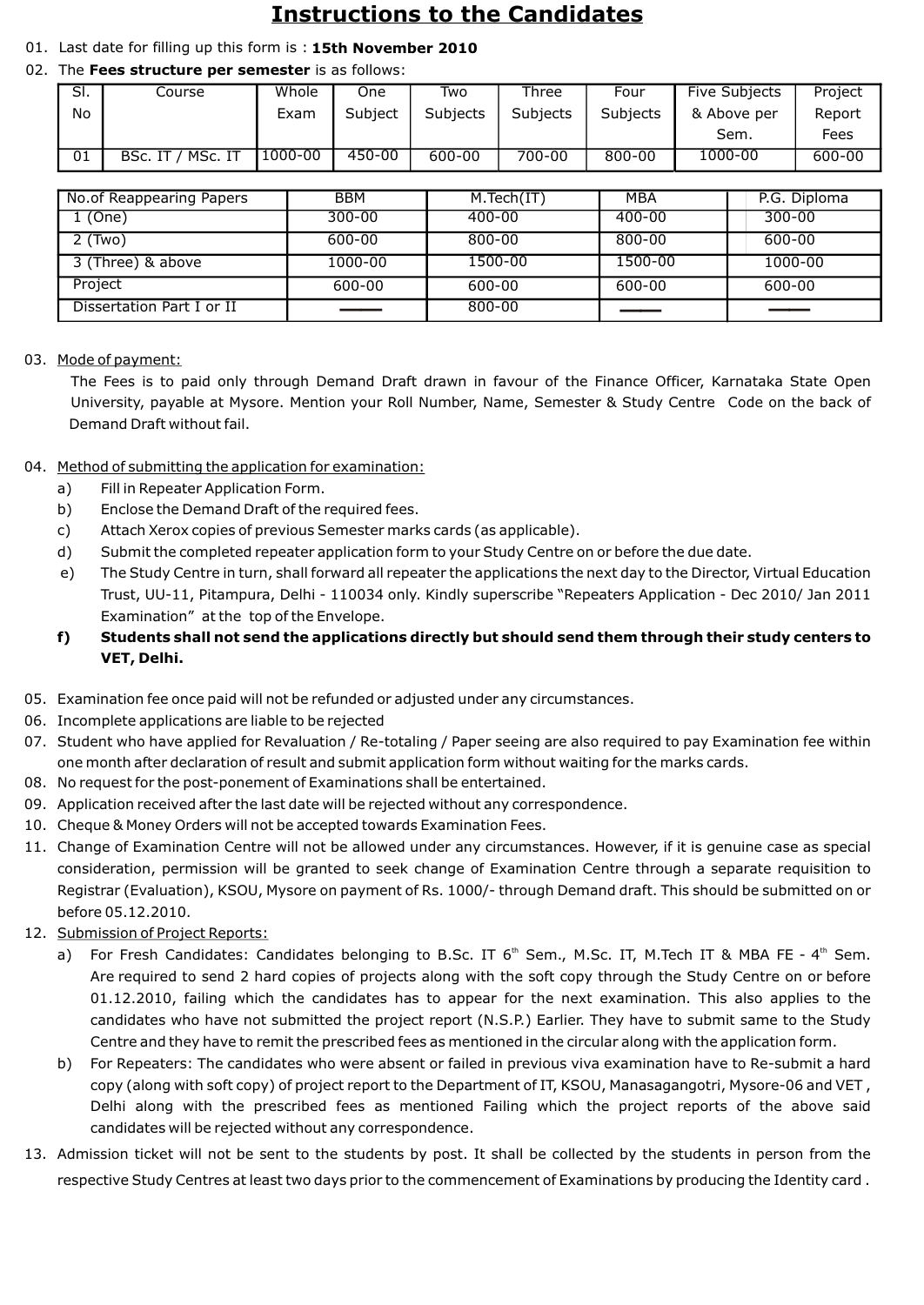Roll No.



KARNATAKA STATE OPEN UNIVERSITY

MANASAGANGOTRI, MYSORE -570 006

## REPEATERS APPLICATION FORM **BBM, B.Sc. (IT), M.Sc. (IT), M.Tech. (IT) MBA (FE), PGDREM, PGDSAPM ( WHICHEVER IS APPLICABLE) EXAMINATIONS OF Dec 2010/Jan 2011 FOUNDATION COURSE / FIRST/ SECOND / THIRD /FOURTH/ FIFTH/ SIXTH SEMESTERS**

- Note: 1) Please read carefully the instructions given overleaf before filling up the application form. as
	- 2) Strike off whichever is not applicable.

| 1.                                                                                                                                                     | Name of the Candidate<br>(In block letters as registered in KSOU) |                                      |                 |  |     |               |                                                       |                                      |                 |  |     | Sex<br>M/F    |                                      |                 |
|--------------------------------------------------------------------------------------------------------------------------------------------------------|-------------------------------------------------------------------|--------------------------------------|-----------------|--|-----|---------------|-------------------------------------------------------|--------------------------------------|-----------------|--|-----|---------------|--------------------------------------|-----------------|
| 2.                                                                                                                                                     | Name of the Father / Husband / Guardian                           |                                      |                 |  |     |               |                                                       |                                      |                 |  |     |               |                                      |                 |
| 3.                                                                                                                                                     | Address in full (In block letters)                                |                                      |                 |  |     |               |                                                       |                                      |                 |  |     |               |                                      |                 |
|                                                                                                                                                        |                                                                   | Telephone (O / R) No.                |                 |  |     |               |                                                       |                                      |                 |  |     |               |                                      |                 |
| $\overline{4}$ .                                                                                                                                       | Name of the Study Centre                                          |                                      |                 |  |     |               | <b>Study Centre Code</b><br>Place of the Study Centre |                                      |                 |  |     |               |                                      |                 |
|                                                                                                                                                        |                                                                   |                                      |                 |  |     |               |                                                       |                                      |                 |  |     |               |                                      |                 |
| Subjects / Papers for which to appear - (indicate Year and Month of passing previous examinations if<br>5.<br>any) "P" for Pass and "A" for appearing. |                                                                   |                                      |                 |  |     |               |                                                       |                                      |                 |  |     |               |                                      |                 |
| A/P                                                                                                                                                    | Paper<br>Code                                                     | Title of the paper<br>(1st Semester) | Year &<br>Month |  | A/P | Paper<br>Code |                                                       | Title of the paper<br>(2nd Semester) | Year &<br>Month |  | A/P | Paper<br>Code | Title of the paper<br>(3rd Semester) | Year &<br>Month |
|                                                                                                                                                        |                                                                   |                                      |                 |  |     |               |                                                       |                                      |                 |  |     |               |                                      |                 |
|                                                                                                                                                        |                                                                   |                                      |                 |  |     |               |                                                       |                                      |                 |  |     |               |                                      |                 |
|                                                                                                                                                        |                                                                   |                                      |                 |  |     |               |                                                       |                                      |                 |  |     |               |                                      |                 |
|                                                                                                                                                        |                                                                   |                                      |                 |  |     |               |                                                       |                                      |                 |  |     |               |                                      |                 |
|                                                                                                                                                        |                                                                   |                                      |                 |  |     |               |                                                       |                                      |                 |  |     |               |                                      |                 |
|                                                                                                                                                        |                                                                   |                                      |                 |  |     |               |                                                       |                                      |                 |  |     |               |                                      |                 |
|                                                                                                                                                        |                                                                   |                                      |                 |  |     |               |                                                       |                                      |                 |  |     |               |                                      |                 |
| A/P                                                                                                                                                    | Paper<br>Code                                                     | Title of the paper<br>(4th Semester) | Year &<br>Month |  | A/P | Paper<br>Code |                                                       | Title of the paper<br>(5th Semester) | Year &<br>Month |  | A/P | Paper<br>Code | Title of the paper<br>(6th Semester) | Year &<br>Month |
|                                                                                                                                                        |                                                                   |                                      |                 |  |     |               |                                                       |                                      |                 |  |     |               |                                      |                 |
|                                                                                                                                                        |                                                                   |                                      |                 |  |     |               |                                                       |                                      |                 |  |     |               |                                      |                 |
|                                                                                                                                                        |                                                                   |                                      |                 |  |     |               |                                                       |                                      |                 |  |     |               |                                      |                 |
|                                                                                                                                                        |                                                                   |                                      |                 |  |     |               |                                                       |                                      |                 |  |     |               |                                      |                 |
|                                                                                                                                                        |                                                                   |                                      |                 |  |     |               |                                                       |                                      |                 |  |     |               |                                      |                 |